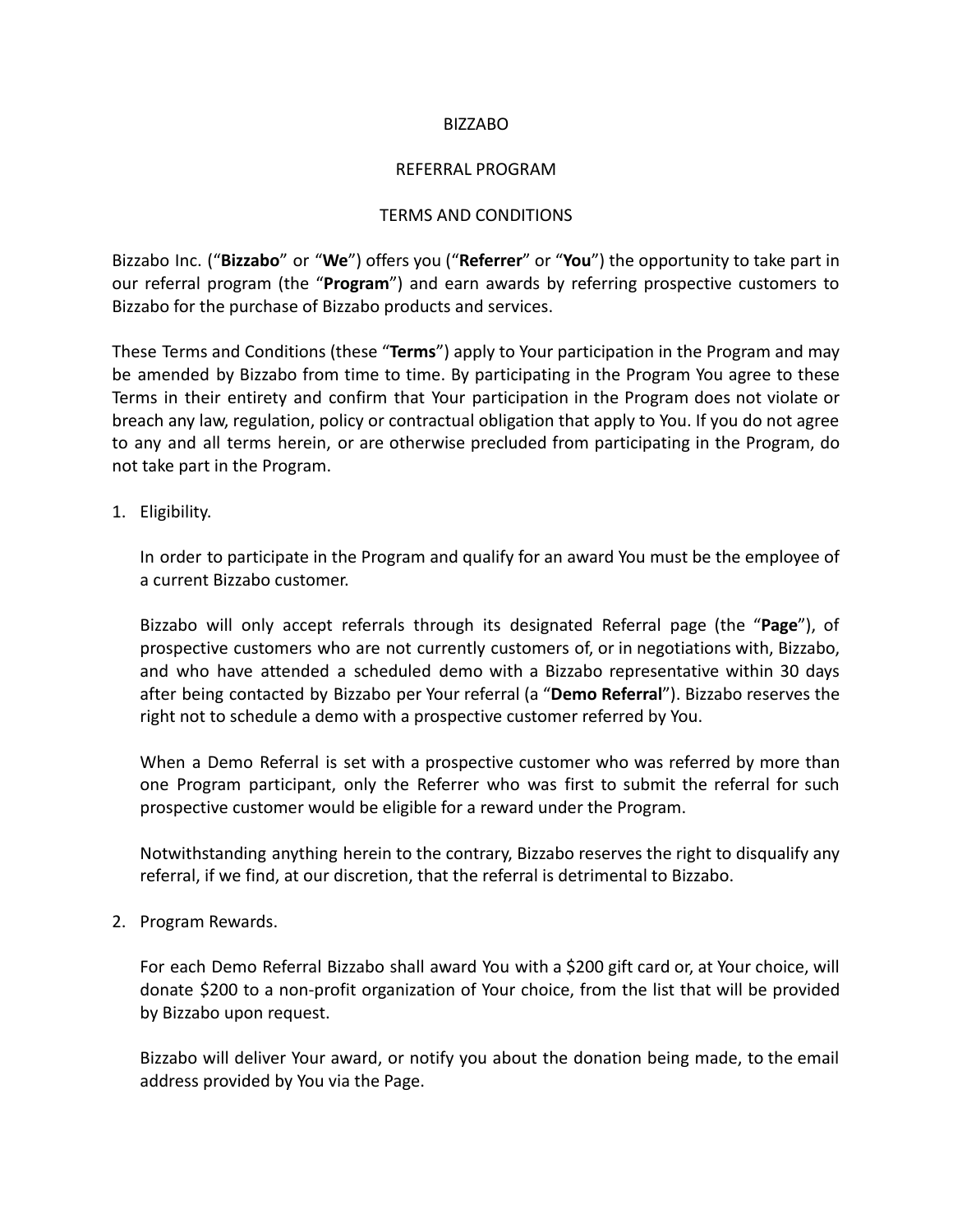You acknowledge and agree that You shall be solely responsible for and, shall bear all costs (if any), associated with Your sourcing, solicitation or development of any Demo Referrals, as well as for payment of all taxes to which the award may be subject. You hereby agree to indemnify and hold Bizzabo harmless against any taxes, including penalties, duties and interest levied by any government on the said award.

3. Privacy.

Participation in the Program may require You to provide personal information about yourself and/or a referred party. Such personal information will be collected, processed and used in accordance with Bizzabo's [Privacy](https://www.bizzabo.com/privacy) Policy. By Participating in the Program you hereby accept the terms of our Privacy Policy as may be amended from time to time.

By providing Bizzabo with any personal information of a third party You are confirming that You have obtained all required permission to provide Us with such personal information. You hereby agree to indemnify and hold Bizzabo harmless against any claim of a referred party with respect to violation of their privacy rights.

4. Limitations of Liability

BIZZABO'S SOLE LIABILITY TO YOU SHALL BE PAYMENT OF THE REFERRAL AWARDS TO THE EXTENT EARNED AS SET FORTH HEREIN AND NOT OTHERWISE DISQUALIFIED. IN NO EVENT SHALL BIZZABO OR ITS AFFILIATES BE LIABLE TO YOU FOR ANY INDIRECT, SPECIAL, INCIDENTAL, CONSEQUENTIAL OR PUNITIVE DAMAGES OF ANY KIND, INCLUDING LOST PROFITS OR LOST COMMISSIONS ON LOST SALES (WHETHER OR NOT THE PARTIES HAVE BEEN ADVISED OF SUCH LOSS OR DAMAGE), ARISING FROM OR RELATING TO THIS AGREEMENT OR THE CONDUCT OF BUSINESS CONTEMPLATED HEREIN, BY REASON OF ANY ACT OR OMISSION IN BIZZABO'S PERFORMANCE UNDER THIS AGREEMENT.

5. Governing Law.

This Program is governed and construed in accordance with the laws of New York, NY, USA, without regard to its conflict of laws rules. Any dispute arising under this Program shall be resolved via binding arbitration under the rules of the American Arbitration Association in New York, NY, USA.

6. Miscellaneous

Bizzabo offers this Program on an AS IS, WHERE IS basis with nor guarantees or warranties, expressed or implied. This Program is void where such referral programs are prohibited.

Bizzabo may, at its sole discretion, revise, amend, change, modify or eliminate this Program and each and any of the terms herein, at any time and in its sole discretion.